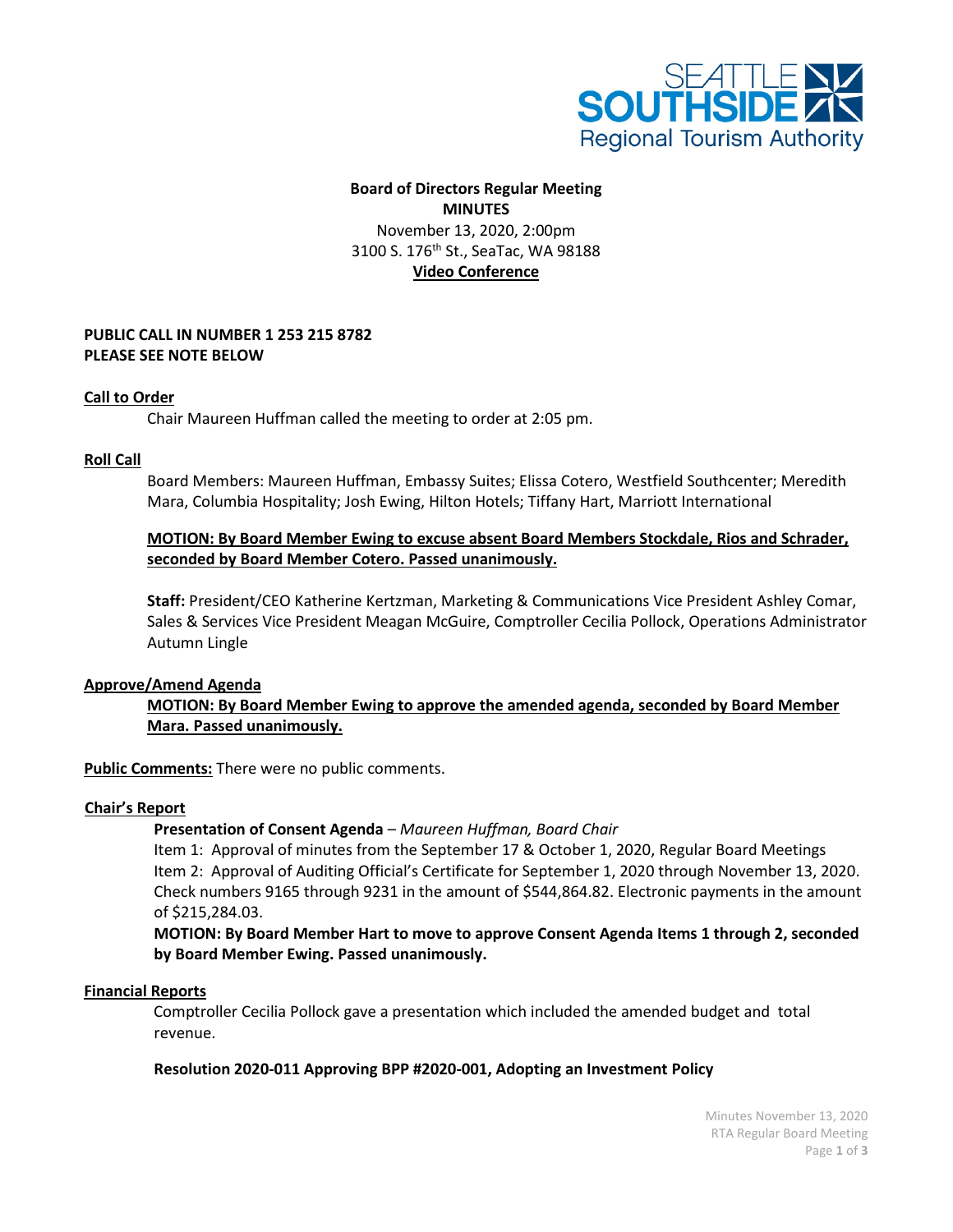**MOTION #2020-2024: Board Member Ewing moved to approve Resolution 2020-011 BPP #001-2020, Adopting an Investment Policy, seconded by Board Member Hart. Passed unanimously.**

### **President's Report** *– Katherine Kertzman*

### **Informational:**

President/CEO Kertzman provided an update on the King County Tourism Recovery Campaign Update touching on the RTA tool kit with webinar. In addition, she gave the board a budget approval update, noting campaigns such as Local Visiting Family and Friends, DMSM progressive dinner. She thanked those board members who gave public comments in support of the RTA.

### **Action:**

 Approve Board Positions 5, 6, & 7 Terms Expire on 12/31/2020 Successive Three-year Term for Board Position 6 Ending Dec. 31, 2023 – Maureen Huffman Successive Three-year Term for Board Position 7 Ending Dec. 31, 2023 – Josh Ewing Successive Three-year Term for Board Position 9 Ending Dec. 31, 2023 – Meredith Mara  **MOTION #2020-2025: Board Member Hart moved to approve Board Positions 5, 6, & 7 Successive Three-year Term for Board Position 6 Ending Dec. 31, 2023 – Maureen Huffman Successive Three-year Term for Board Position 7 Ending Dec. 31, 2023 – Josh Ewing Successive Three-year Term for Board Position 9 Ending Dec. 31, 2023 – Meredith Mara seconded by Board Member Cotero. Passed unanimously**

 Resolution No. 2020-012 Setting the Regular Meeting Schedule for the Calendar Year 2021 **MOTION #2020-2026: Board Member Ewing moved to approve Resolution No. 2020-012, Setting the Regular Meeting Schedule for Calendar Year 2021, seconded by Board Member Hart. Passed unanimously**

Cancel Pacific Office Automation Contract for One Copier/Printer Due to Loss of RTA Funding Due to Covid-19.

 **MOTION #2020-2027: Board Member Hart moved to cancel contract with Pacific Office Automation for One Copier/Printer Due to Loss of RTA Funding due to Covid-19, seconded by Board Member Ewing. Passed unanimously.**

**Executive Session –** To discuss RCW 42.30.110 (1)(g) to review the performance of a public employee, started at 2:40pm and ended 2:52pm. In attendance, Chair Huffman, and Board Members Ewing, Cotero, Hart and Mara.

#### **Other Business**

There was no other business.

**Next Meeting Date** – January 14, 2021

### **Adjournment** Meeting adjourned at 2:53pm

**\*PLEASE NOTE: Due to the current COVID-19 public health emergency, and social distancing protocols, pursuant to the Governor's and public health officials' orders, this meeting will be conducted virtually. The public may call in to the conference line to listen to the meeting per the details provided above. While you will be able to hear the meeting, you will not be able to participate in the meeting. You may be asked to identify yourself. Please note that if you are unable to mute your phone, everyone else on the call-in line will be able to hear you, so please refrain from speaking. If background noise or side conversations interfere with**